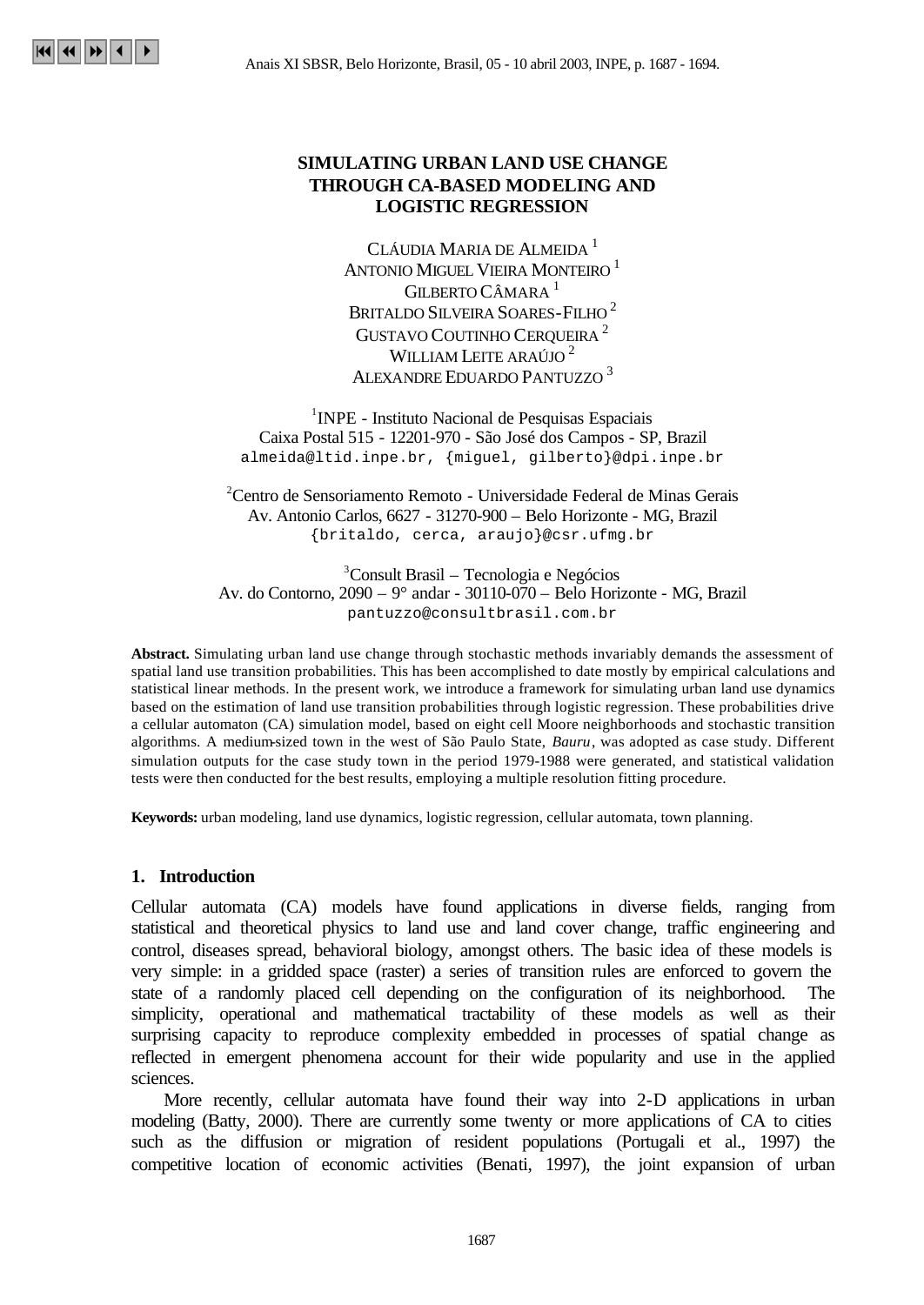surface and traffic network (Batty and Xie, 1997), generic urban growth (Clarke et al., 1997), urban land use dynamics (White and Engelen, 1997), and so forth.

Specifically regarding urban land use dynamics, CA models can be basically subdivided into either predominantly deterministic or stochastic. A good representative of predominantly deterministic CA models is the urban growth study for the San Francisco Bay area, conducted by Clarke et al. (1997). Although this model incorporates a certain randomness in selecting the cells for urban growth and in promoting the spread of growth seeds, its transition rules are fundamentally deterministic in the sense that the cell suitability for being urbanized is not dependent upon probabilistic methods.

An illustrative example of the second category of models is the SIMLUCIA, conceived by White et al. (1997). The stochastic feature of this model is present in the calculation of land use transition probabilities for each cell, which is basically a function of the cell suitability for the new activity in question and its relative accessibility for such an activity. The formula adopted for the probabilities estimation is a combined linear product of factors affecting land use change plus a disturbance term.

Logistic regression has been used for simulating urban land use change in a few cases. Morisette et al. (1999) and Jianquan and Masser (2002) conduct modelings of urban development patterns, which are not CA-based and deal with only two categories of land use (urban and non-urban). Tang and Choy (2000) and Wu (2000) applied the logistic regression method to more specific land use transition issues, such as office development and industrial firm location respectively, but their experiments are not carried out in CA environments either.

This paper addresses the simulation of land use change for sub-categories of urban land use (e.g. residential, commercial, industrial, etc.) by means of logistic regression and CAbased modeling. The following section introduces the study area and pre-processing techniques. The third section presents exploratory analysis procedures and approaches the intervening factors in urban land use change. In the forth section, the theoretical structure of the model is presented, providing an overview on the logistic regression method and explaining how it is used for determining transition probabilities governing changes in land use as functions of a variety of socio-economic and infrastructural factors. Section five discusses questions related to model implementation and calibration. In section six, the simulation results are presented and explained in the context of urban land use dynamics. Finally, section seven is reserved for final comments and directions for future work.

# **2. The Study Area**

This simulation model is developed for the city of Bauru, which is located in West São Paulo State, and in 2000 had a rapidly growing population of 309,640. The period for which the model is fitted is from 1979 to 1988 when the population grew from 179,823 to 232,005.

The city maps provided by the Bauru local authorities presented inconsistencies due to the fact that illegal settlements are not shown on the official maps, and not all of the legally approved settlements drawn have been in fact implemented. Moreover, some urban zones refer to areas which are not yet occupied, and some other zones categories do not correspond to the prevailing use indeed encountered within their limits, reflecting just the local officials´ intention for their future use. In this way, satellite imagery arise as a feasible solution for the identification of urban settlements actually existent, as well as for the delineation of the true urban occupation boundaries of the case study town.

In this way, the initial (1979) and final (1988) land use maps were subjected to a reclassification of zones according to their dominant effective use; residential zones of different densities were all reclassified to simply residential, and special use and social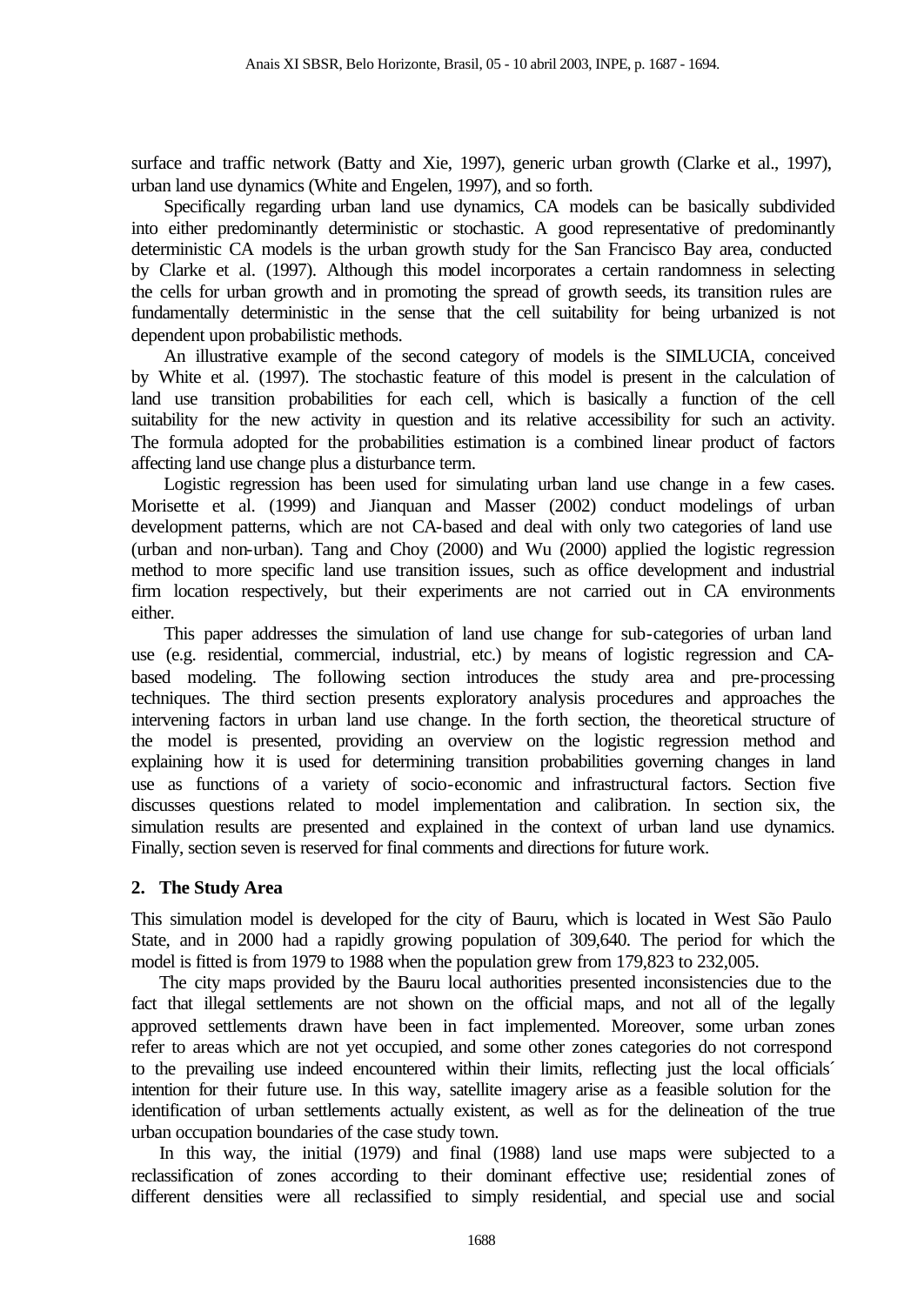infrastructure were reclassified to institutional. Eight land use zone categories were thence defined, namely: residential, commercial, industrial, services, institutional, mixed use, leisure/recreation, and the all-embracing non-urban land use. Districts segregated from the main urban agglomeration by more than 10 km were judged outside the simulation area, and the traffic network was not considered to be at a fine enough scale to be represented as a land use.

The land use maps for the two time slices are shown in **Figure 1 (a)** and **(b)**. The changes between 1979 and 1988 are shown in **Figure 2 (a)** with the most significant land use change – from non-urban to residential use – shown in **Figure 2 (b)**. All data used in this experiment were represented at 100 m x 100 m grid square, pre-processed using the SPRING GIS (from the Division for Image Processing of the Brazilian National Institute for Space Research – DPI-INPE) and IDRISI (from Clark University).



Figure 1. (a) Land use in Bauru in 1979 (left) and (b) land use in Bauru in 1988 (right). Residential use is yellow, commercial use is orange, institutional use is blue, industrial use is purple, services corridors are red, leisure/recreation is green, mixed use is brown, and non-urban use is white.



remaining non urbanized areas/areas changed to other uses

previously urbanized areas

non urban to residential use



Figure 2. (a) Land use change from 1979 to 1988 (top left) and (b) Map showing the transition non-urban to residential land use during the period 1979-1988 (bottom right).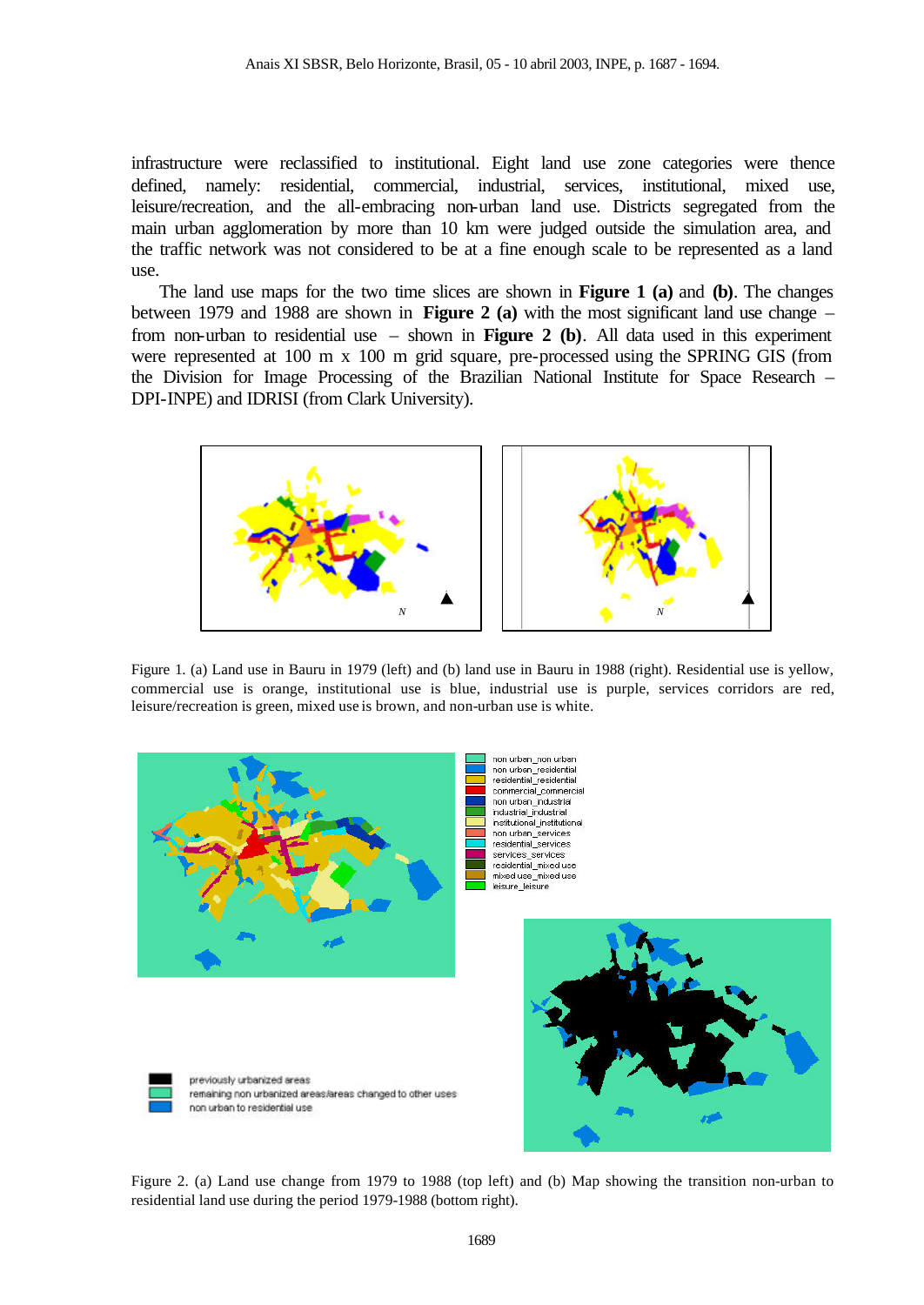# **3. Exploratory Analysis and Selection of Variables**

From the map of land use changes from 1979 to 1988, shown in Figure 2 (a), obtained through a cross-tabulation operation between the initial and final land use maps shown in Figure 1, five types of transitions were observed and are listed in **Table 1**.

Table 1 Observed land use transitions

| Notation        | Land Use Transition      |  |  |  |  |
|-----------------|--------------------------|--|--|--|--|
| NU RES          | Non-Urban to Residential |  |  |  |  |
| NU IND          | Non-Urban to Industrial  |  |  |  |  |
| <b>NU SERV</b>  | Non-Urban to Services    |  |  |  |  |
| <b>RES SERV</b> | Residential to Services  |  |  |  |  |
| <i>RES MIX</i>  | Residential to Mixed Use |  |  |  |  |

To explain each of the five existent land use transitions, twelve variables were selected from an initial bunch of over forty variables regarding infrastructural and socio-economic aspects of Bauru. Examples of maps of independent variables are shown in **Figures 3 (a)** and **(b)**.



Figure 3. (a) Existence of social housing units and (b) Map of distances to industrial zones (right).

The map shown in Figure 3 (a) is a typical example of a discrete or categorical variable, which assumes values 1 for those cells where social housing is found and 0 otherwise. The map of distances in Figure 3 (b) can be either treated as a continuous variable (real values grid) or a categorical one (ranges of distances). In the particular case of this experiment, all variables related to maps of distances were treated as categorical, since practically all of them presented a non-linear and/or multimodal behavior in relation to the respective land use transitions. Handling this information as a continuous variable implies a great data heterogeneity, what would certainly bring about noise in the simulations and harm the model calibration.

Empirical procedures were used for variables selection, like the visualization of distinct variables superimposed on the final land use map, what aimed at identifying the set of those ones more meaningful to explain the five different types of land use change. Another auxiliary method was the analysis of boxplots generated by each selected independent variable versus the respective land use transition. **Figures 4 (a)** and **(b)** shows examples of boxplots for the variables presented in Figure 3 (a) and (b). It is observable for the first case that the majority of the cells where the transition from residential to mixed use occurs coincide with the cells where social housing units are also found. In the second case, the boxplot shows that the transition from non-urban to industrial use takes place in the closest areas from the already existent industrial zones. Both types of analyses (visualization of maps overlay and boxplots) led to a preliminary selection of independent variables, as shown in **Table 2**.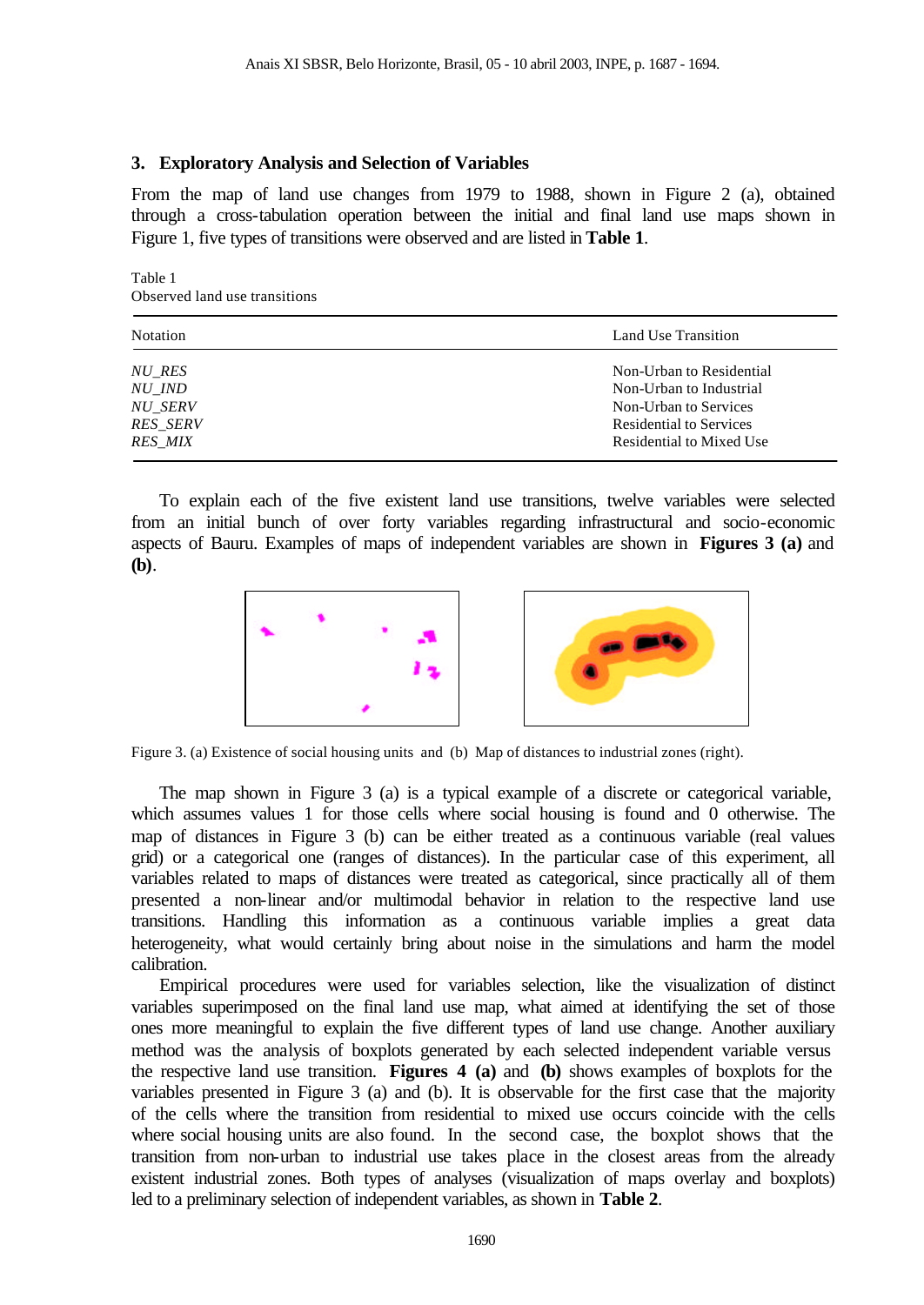

Figure 4. (a) Boxplot of the transition residential to mixed use versus social housing (left) and (b) Boxplot of the transition non-urban to industrial use versus distance to industrial zones (right).

#### Table 2

Selection of variables determining land use change

| Independent Variables (Notation)                           | NU RES | NU IND | NU SERV | <b>RES SERV</b> | <b>RES MIST</b> |
|------------------------------------------------------------|--------|--------|---------|-----------------|-----------------|
| Area served by water supply (water)                        |        |        |         |                 |                 |
| Medium-high density of occupation: 25% to 40% (mh dens)    |        |        |         |                 |                 |
| Existence of social housing (soc hous)                     |        |        |         |                 |                 |
| Distances to ranges of commercial concentration (com_kern) |        |        |         |                 |                 |
| Distances to industrial zones (dist ind)                   |        |        |         |                 |                 |
| Distances to residential zones (dist res)                  |        |        |         |                 |                 |
| Distances to peripheral residential settlements (per res)  |        |        |         |                 |                 |
| Distances to isolated institutional use (dist_inst)        |        |        |         |                 |                 |
| Distances to main existent roads (exist rds)               |        |        |         |                 |                 |
| Distances to the service and industrial axes (serv axes)   |        |        |         |                 |                 |
| Distances to planned roads (plan_rds)                      |        |        |         |                 |                 |
| Distances to peripheral roads (per rds)                    |        |        |         |                 |                 |

Have the variables been selected, it becomes then necessary to check for their spatial dependence or association. This is done for all possible pairwise combination of variables existent in each of the five land use transitions separately. For this end, the Cramer´s statistic (V) and the Joint Information Uncertainty (U) indices (Bonham-Carter, 1994) were used. Values less than 0.5 suggest less association rather than more. As none of the association values surpassed this threshold, no variables initially selected for the modeling experiment have been discarded from the analysis.

## **4. Methods: A Logistic Regression-Based Cellular Automaton Model**

# **4.1 Global Transition Dynamics**

Probabilities of land use transition were initially calculated for the whole study area in absolute terms, i.e. without the influence of socio-economic or infrastructural factors. This has been accomplished through a cross-tabulation operation between the initial and final land use maps shown in Figure 1. The probabilities estimates are presented in **Table 3**.

Table 3 Global transition probabilities for Bauru, 1979-1988

| Land use                               | Non-Urban | Residential            | Commercial | Industrial | Institut | Services               | Mixed     | Leis/Rec |
|----------------------------------------|-----------|------------------------|------------|------------|----------|------------------------|-----------|----------|
| Non-Urban<br>Residential<br>Commercial | 0.9171331 | 0.0697519<br>0.9379833 |            | 0.0095301  |          | 0.0035848<br>0.0597520 | 0.0022647 |          |
| Industrial<br>Institutional            | $\theta$  |                        |            |            |          |                        |           |          |
| Services<br>Mixed                      |           |                        |            |            |          |                        |           |          |
| Leisure/Rec                            |           |                        |            |            |          |                        |           |          |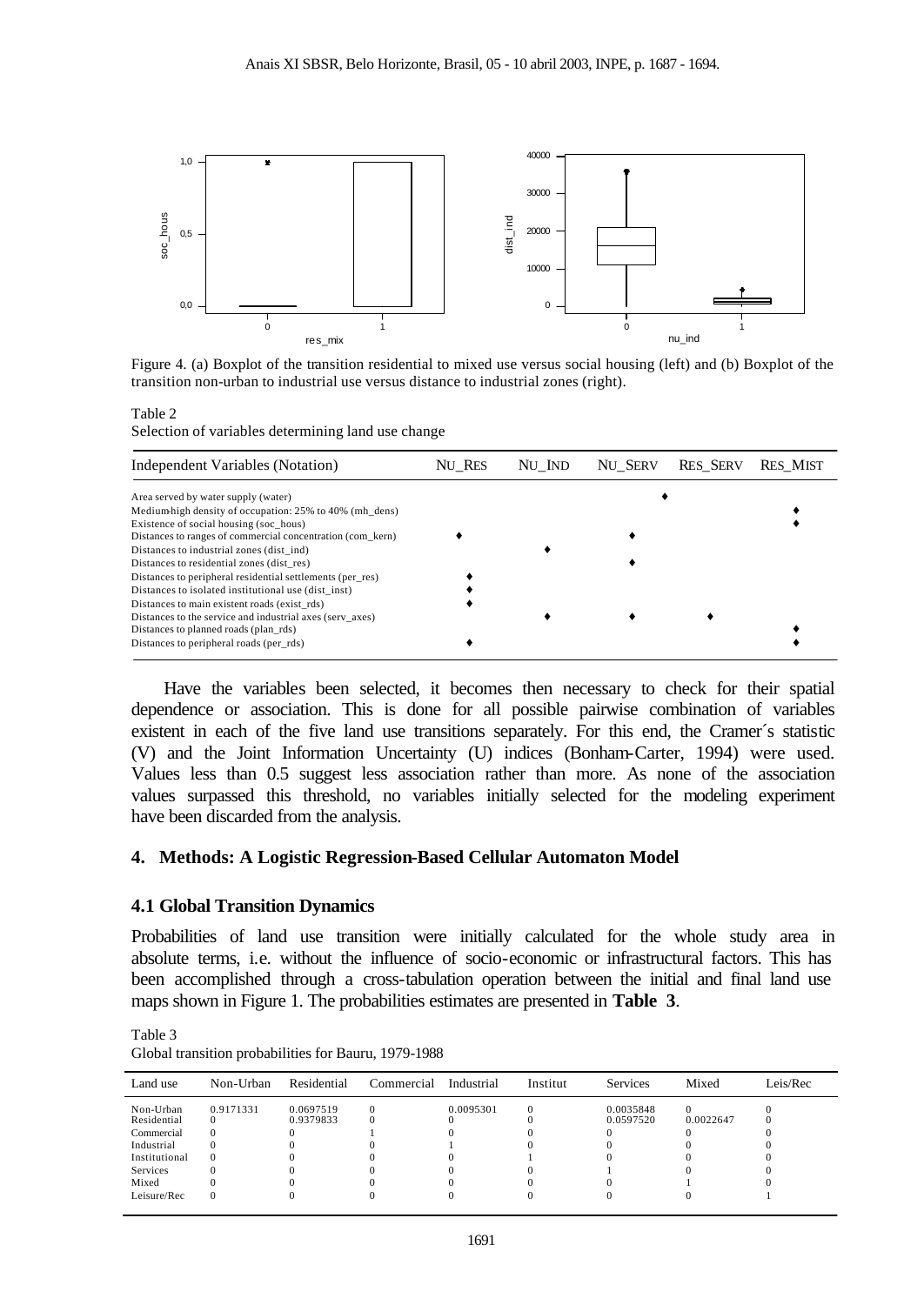#### **4.2 Local Transition Dynamics**

A customized reckoning of transition probabilities was then conducted at the cellular level, taking into account the local socio-economic and infrastructural variables. Each land use transition was separately modeled in these statistical calculations, what complies with the algorithmic logic of the modeling software, in which each transition has its calibration parameters individually adjusted.

The binary logistic regression model has been adopted. Each transition is coded as 1 and permanence in the original state as well as changes to uses other than the one considered in the transition were coded as 0. Thus, a change in the cell land use during the simulation period is dependent on its initial state as well as on its  $P_{ii}$  (x,y), which is the probability that a cell at position  $(x, y)$  will change from state *i* to state *j*. The dependence of the local transition probabilities  $P_{ii}(x, y)$  on each independent variable  $V_n(x, y)$  is estimated by the logistic model:

$$
L = log \sum_{(I - P_{ij}(x, y))} P_{0,ij} + \beta_{1,ij} V_{1,xy} + ... + \beta_{k,ij} V_{k,xy}
$$
 (1)

what implies that

$$
P_{ij}(x,y) = \frac{e^L}{1 + e^L} \tag{2}
$$

The logistic regression models for each of the five transitions included the sets of variables as shown in Table 2 and excluded the least significant variable (if any) at each step. Significance was based on the Wald chi-square test and the G statistic. The model is accepted when all independent variables are significant at the 0.05 level and the loss of the G statistic remains lower than 5%. The parameters values for each transition are shown in **Table 4** and were obtained through the maximum likelihood method using the statistical package MINITAB, release 13.0. Although the variables "*dist\_res*" and "*mh\_dens*" were not significant at the 0.05 level, they were kept in the model in view of their effective contribution for explaining the transitions "*nu\_serv*" and "*res\_mix*", respectively. According to Hosmer and Lemeshow (1989), "we must not base our models entirely on tests of statistical significance, since there are numerous other considerations that will influence our decision to include or exclude variables from a model".

Table 4 Results of the logistic regression analyses for Bauru, 1979-1988

| <b>VARIABLES</b>                                                                         | <b>Transition NU RES</b> |       | Transition NU IND |       | Transition NU SERV |       | <b>Transition RES SERV</b> |       | <b>Transition RES MIX</b> |       |
|------------------------------------------------------------------------------------------|--------------------------|-------|-------------------|-------|--------------------|-------|----------------------------|-------|---------------------------|-------|
|                                                                                          | $\beta$ k                |       | $\beta$ k         | P     | $\beta$ k          | P     | $\beta$ k                  |       | $\beta$ k                 | P     |
| Constant $(\beta_0)$                                                                     | 7.646900                 | 0.000 | 5.274530          | 0.000 | 4.865300           | 0.000 | $-1.551900$                | 0.000 | 3.901200                  | 0.000 |
| water                                                                                    | #                        | #     | #                 | #     | #                  | #     | 1.708810                   | 0.000 | #                         | #     |
| mh dens                                                                                  | #                        | #     | #                 | #     | #                  | #     | #                          | #     | 0.383300                  | 0.232 |
| soc_hous                                                                                 | #                        | #     | #                 | #     | #                  | #     | #                          | #     | $-1.068800$               | 0.000 |
| com_kern                                                                                 | $-0.924990$              | 0.000 | #                 | #     | $-1.461660$        | 0.000 | #                          | #     | #                         | #     |
| $dist\_ind$                                                                              | #                        | #     | $-1.048320$       | 0.000 | #                  | #     | #                          | #     | #                         | #     |
| dist res                                                                                 | #                        | #     | #                 | #     | 0.027680           | 0.442 | #                          | #     | #                         | #     |
| per_res                                                                                  | $-0.392090$              | 0.000 | #                 | #     | #                  | #     | #                          | #     | #                         | #     |
| dist inst                                                                                | $-0.405525$              | 0.000 | #                 | #     | #                  | #     | #                          | #     | #                         | #     |
| exist rds                                                                                | 0.051476                 | 0.000 | #                 | #     | #                  | #     | #                          | #     | #                         | #     |
| serv_axes                                                                                | #                        | #     | $-0.741110$       | 0.000 | $-0.974470$        | 0.000 | $-0.929550$                | 0.000 | #                         | #     |
| plan_rds                                                                                 | #                        | #     | #                 | #     | #                  | #     | #                          | #     | $-1.865200$               | 0.000 |
| per_rds                                                                                  | $-0.309469$              | 0.000 | #                 | #     | #                  | #     | #                          | #     | $-0.521040$               | 0.000 |
| <b>TESTS</b><br>$GOODNESS - OF - FT$<br><b>RESULTS</b><br><b>FOR</b><br>OF<br><b>THE</b> |                          |       |                   |       |                    |       |                            |       |                           |       |
| Tests                                                                                    | Chi-square               | P     | Chi-square        | P     | Chi-square         | P     | Chi-square                 | P     | Chi-square                | P     |
| Pearson                                                                                  | 41,202.475               | 0.000 | 13,639.316        | 0.000 | 938.120            | 0.000 | 338.064                    | 0.000 | 422.206                   | 0.000 |
| Deviance                                                                                 | 30.435.653               | 0.000 | 6.055.790         | 0.000 | 774.369            | 0.000 | 341.693                    | 0.000 | 328.558                   | 0.000 |
| Hosmer-Lem.                                                                              | 613.082                  | 0.000 | 258.618           | 0.000 | 44.667             | 0.000 | 247.916                    | 0.000 | 1.653                     | 0.438 |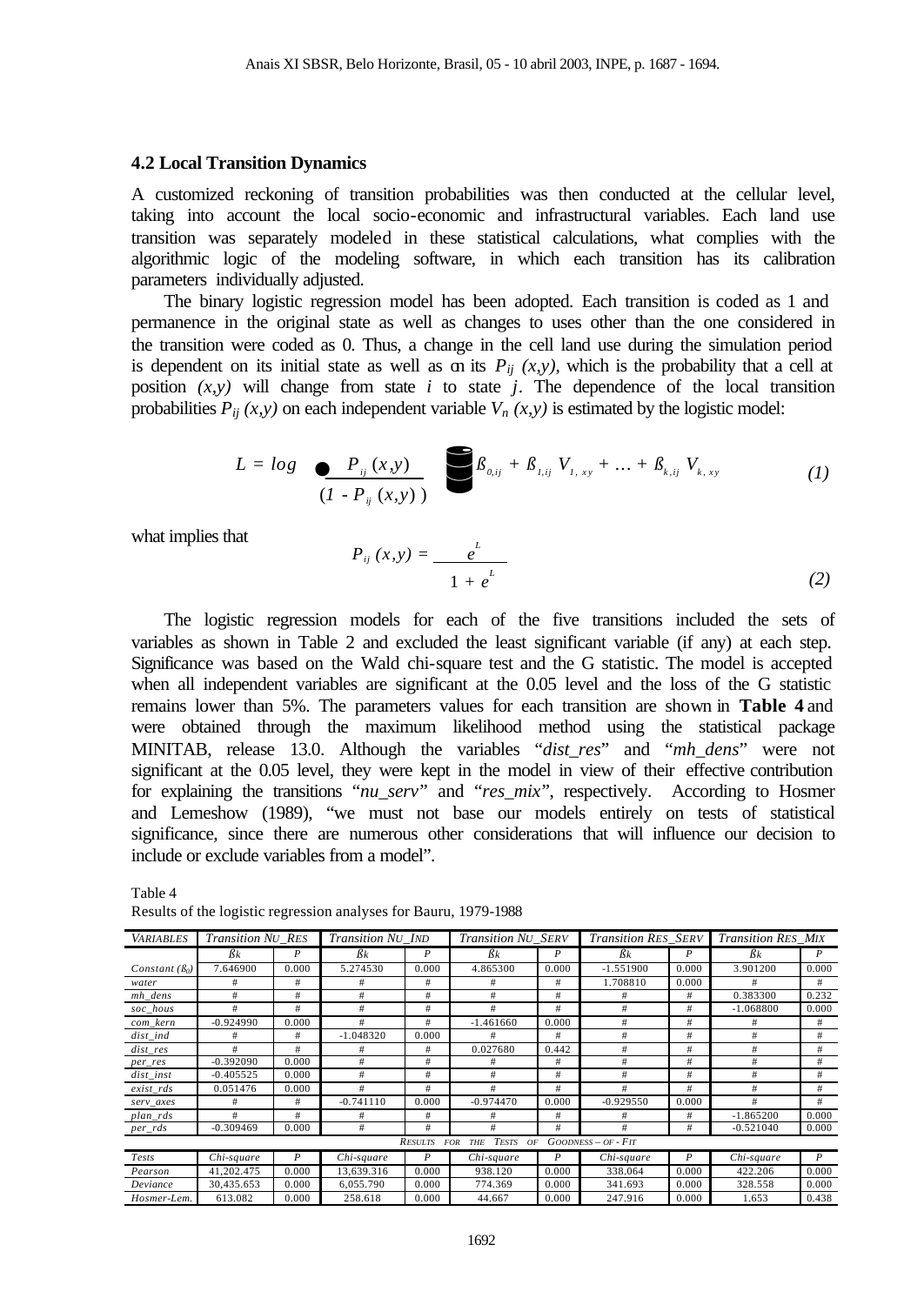# **5. Model Calibration**

By means of the parameters estimated in the logistic regression analyses, the simulation model – DINAMICA – developed at the Center for Remote Sensing of the Federal University of Minas Gerais (CSR-UFMG), will calculate the cells transition probabilities and generate maps of probabilities for each of the five types of land use change. These maps are compared to the actual land use transitions (**Figure 5**), and both of them together with preliminary simulation results are used for the model calibration.





Figure 5. (a) Map of transition probabilities: res\_serv (left) and (b) Map of land use transition: res\_serv (right).

The calibration process not only defines the best set of variables to explain each of the transitions but also internal parameters of the DINAMICA model like number of iterations, average size and variance of patches, etc. Have a good calibration been achieved, DINAMICA will carry out the final runs, where changes in the cells states occur through two types of transition algorithms based on eight cell Moore neighborhoods and which employ a stochastic selecting mechanism: (i) the "*expander*", which accomplishes transitions from a state *i* to a state *j* only in the adjacent vicinities of cells with state *j* ; and (ii) the "*patcher*", which realizes transitions from a state *i* to a state *j* only in the adjacent vicinities of cells with state other than *j* (Soares-Filho et al., 2002).

### **6. Results and Discussion**

The best three simulation results are shown in **Figure 6** and are seen in ERMapper, employed by DINAMICA as a visualization device.



Figure 6. (a) Real land use change in Bauru from 1979 to 1988 (top left) and Simulations (b) 1, (c) 2 and (d) 3.